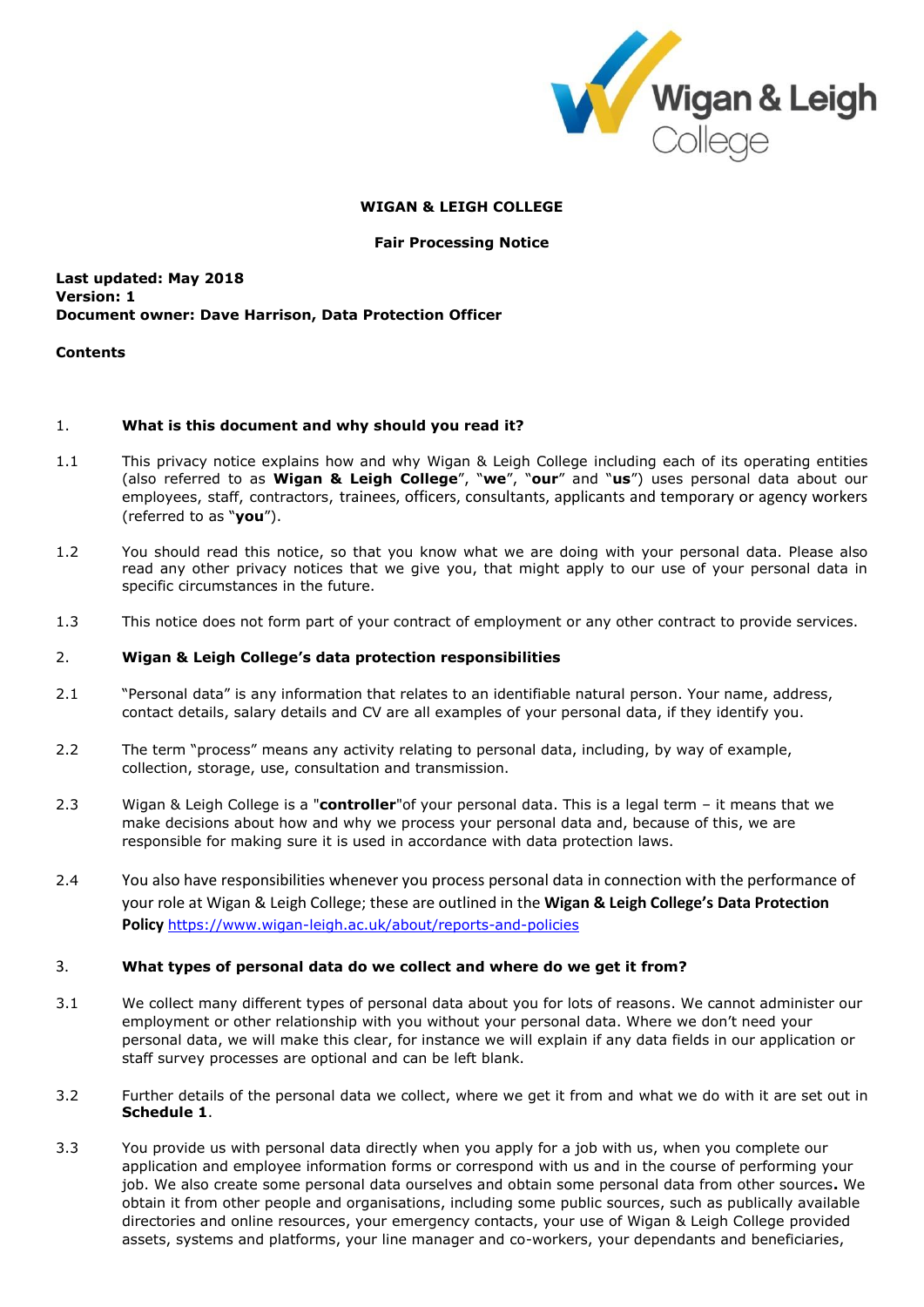third party benefits providers. You can read more about the sources of personal data in the more detailed information set out in as explained in Schedule 1**.**

3.4 If any of the personal information you have given to us changes, such as your contact details, please inform us without delay by contacting the HR Team on 01942 761554 or personnel@wigan-leigh.ac.uk.

### 4. **What do we do with your personal data, and why?**

- 4.1 We process your personal data for particular purposes in connection with your employment or engagement with us, and the management and administration of our business.
- <span id="page-1-0"></span>4.2 We are required by law to always have a permitted reason or justification (called a "lawful basis") for processing your personal data. There are six such permitted lawful basis for processing personal data. The table at Schedule 2 sets out the different purposes for which we process your personal data and the relevant lawful basis on which we rely for that processing.
- 4.3 Please note that where we have indicated in the table at Schedule 2 that our processing of your personal data is either:
	- 4.3.1 necessary for us to comply with a legal obligation; or
	- 4.3.2 necessary for us to take steps, at your request, to potentially enter into an employment contract with you, or to perform it

and you choose not to provide the relevant personal data to us, we may not be able to enter into or continue our contract of employment or engagement with you.

4.4 We may also convert your personal data into statistical or aggregated form to better protect your privacy, or so that you are not identified or identifiable from it. Anonymised data cannot be linked back to you. We may use it to conduct research and analysis, including to produce statistical research and reports. For example, to help us understand how many of our total workforce number are on secondments at any given time.

### 5. **Special category personal data (including criminal data)**

5.1 We are required by law to treat certain categories of personal data with even more care than usual. These are called sensitive or special categories of personal data and different lawful bases apply to them. The table at Schedule 3 sets out the different purposes for which we process your special category personal data and the relevant lawful basis on which we rely for that processing. For some processing activities, we consider that more than one lawful basis may be relevant – depending on the circumstances.

### 6. **Who do we share your personal data with, and why?**

- 6.1 Sometimes we need to disclose your personal data to other people.
- 6.2 From time to time we may ask third parties to carry out certain business functions for us, such as the administration of our payroll and our IT support. These third parties will process your personal data on our behalf (as our processor). We will disclose your personal data to these parties so that they can perform those functions. Before we disclose your personal data to other people, we will make sure that they have appropriate security standards in place to make sure your personal data is protected and we will enter into a written contract imposing appropriate security standards on them. Examples of these third party service providers include service providers and/or sub-contractors, such as our outsourced payroll, HR and marketing service providers, and our IT systems software and maintenance, back up, and server hosting providers.

### 6.3 **In certain circumstances, we will also disclose your personal data to third parties who will receive it as controllers of your personal data in their own right for the purposes set out above, in particular:**

6.3.1 if we transfer, purchase, reorganise, merge or sell any part of our organisation or the business of a third party, and we disclose or transfer your personal data to the prospective seller, buyer or other third party involved in a business transfer, reorganisation or merger arrangement (and their advisors); and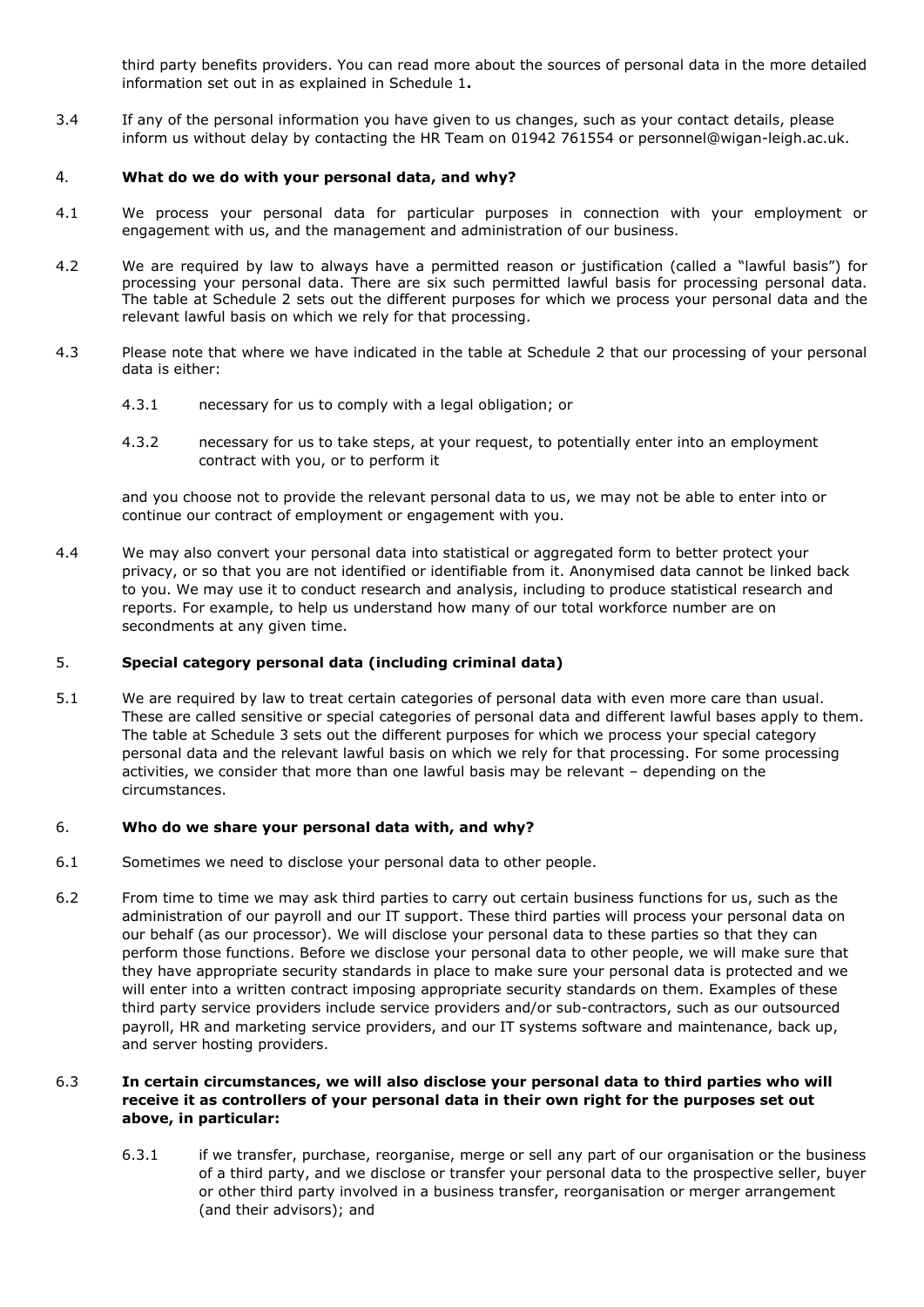- 6.3.2 if we need to disclose your personal data in order to comply with a legal obligation, to enforce a contract or to protect the rights, property or safety of our employees, customers or others.
- 6.4 We have set out below a list of the categories of recipients with whom we are likely to share your personal data:
	- 6.4.1 employment-related benefits providers and other third parties in connection with your benefits (such as pension trustees);
	- 6.4.2 clients;
	- 6.4.3 consultants and professional advisors including legal advisors and accountants;
	- 6.4.4 courts, court-appointed persons/entities, receivers and liquidators;
	- 6.4.5 business partners and joint ventures;
	- 6.4.6 trade associations and professional bodies;
	- 6.4.7 insurers; and
	- 6.4.8 governmental departments, statutory and regulatory bodies including the Department for Work & Pensions, Information Commissioner's Office, the police and Her Majesty's Revenue and Customs.

We may also share your personal data with third parties, as directed by you.

# 7. **Where in the world is your personal data transferred to?**

- 7.1 If any of our processing activities require your personal data to be transferred outside the European Economic Area, we will only make that transfer if:
	- 7.1.1 the country to which the personal data is to be transferred ensures an adequate level of protection for personal data;
	- 7.1.2 we have put in place appropriate safeguards to protect your personal data, such as an appropriate contract with the recipient. (Please contact the Data Protection Officer [dataprotection@wigan-leigh.ac.uk](mailto:dataprotection@wigan-leigh.ac.uk) if you wish to obtain a copy of these.;
	- 7.1.3 the transfer is necessary for one of the reasons specified in data protection legislation, such as the performance of a contract between us and you; or
	- 7.1.4 you explicitly consent to the transfer.
	- 7.1.5 Please note that the College does not intend to transfer any data outside of the European Economic Area in the normal course of its duties.

### 8. **How do we keep your personal data secure?**

We will take specific steps (as required by applicable data protection laws) to protect your personal data from unlawful or unauthorised processing and accidental loss, destruction or damage. For more information, please read our Data Protection Policy - [https://www.wigan-leigh.ac.uk/about/reports-and](https://www.wigan-leigh.ac.uk/about/reports-and-policies)[policies](https://www.wigan-leigh.ac.uk/about/reports-and-policies)

# 9. **How long do we keep your personal data for?**

- 9.1 If you are our employee we will keep your personal data during the period of your employment and then, after your employment with us ends, for as long as is necessary in connection with both our and your legal rights and obligations. This may mean that we keep some types of personal data for longer than others.
- 9.2 We will only retain your personal data for a limited period of time. This will depend on a number of factors, including:
	- 9.2.1 any laws or regulations that we are required to follow;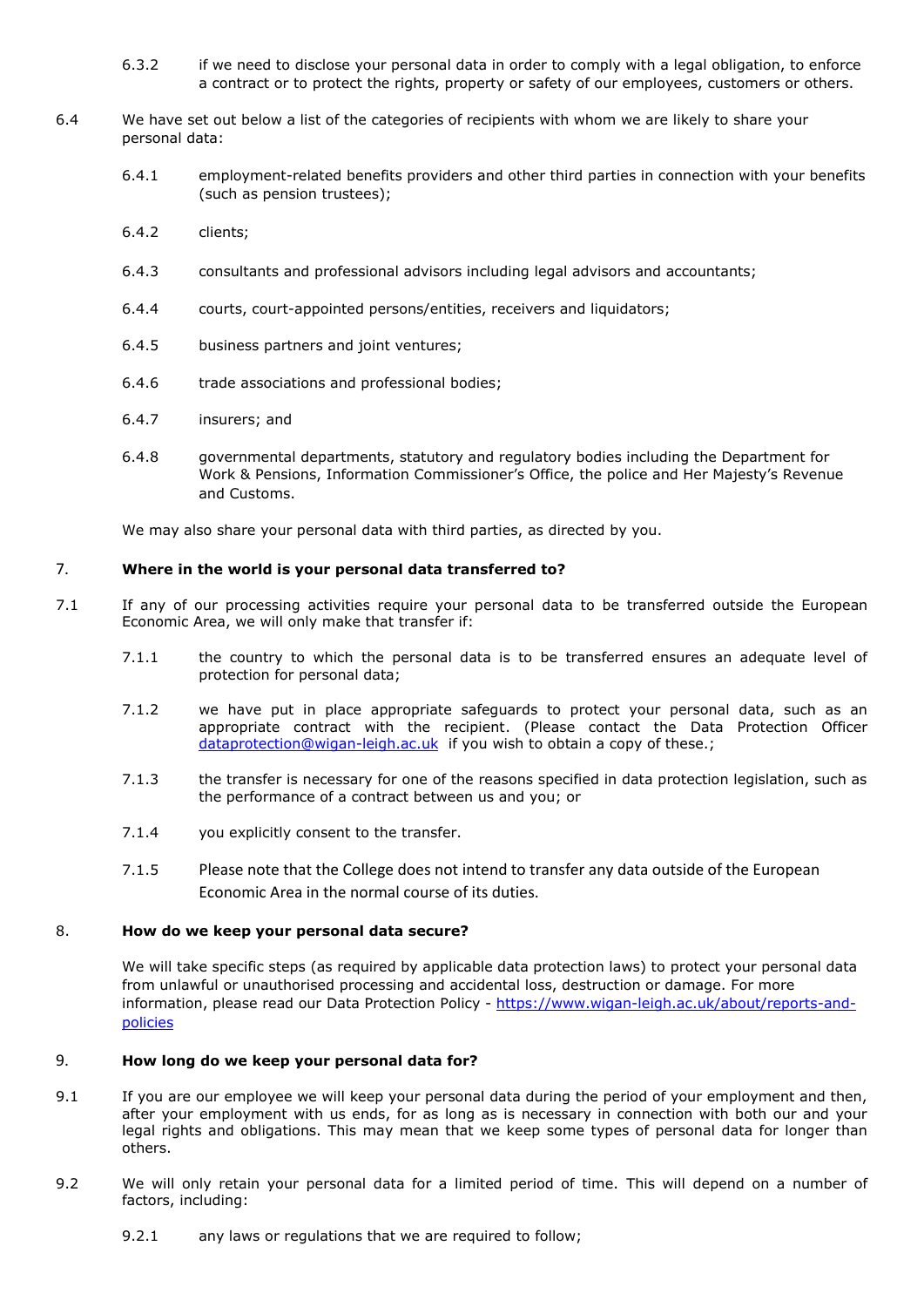- <span id="page-3-0"></span>9.2.2 whether we are in a legal or other type of dispute with each other or any third party;
- 9.2.3 the type of information that we hold about you; and
- 9.2.4 whether we are asked by you or a regulatory authority to keep your personal data for a valid reason.

### 9.3 **Please refer to the Wigan & Leigh College Retention Policy for further details** <https://www.wigan-leigh.ac.uk/about/reports-and-policies>

9.4 Any personal data contained in any work related correspondence or records may be retained for longer, dependant on the retention period of the file that your personal data is held on.

#### 10. **What are your rights in relation to your personal data and how can you exercise them?**

- 10.1 You have certain legal rights, which are briefly summarised at **Schedule 4**, in relation to any personal data about you which we hold.
- 10.2 Where our processing of your personal data is based on your **consent**, you have the right to withdraw your consent at any time. If you do decide to withdraw your consent we will stop processing your personal data for that purpose, unless there is another lawful basis we can rely on – in which case, we will let you know. Your withdrawal of your consent won't impact any of our processing up to that point.
- 10.3 Where our processing of your personal data is necessary for our **legitimate interests**, you can object to this processing at any time. If you do this, we will need to show either a compelling reason why our processing should continue, which overrides your interests, rights and freedoms or that the processing is necessary for us to establish, exercise or defend a legal claim.
- 10.4 If you wish to exercise any of your rights please contact Dave Harrison, Assistant Principal, Data Protection Officer 01942 761556 or [dataprotection@wigan-leigh.ac.uk](mailto:dataprotection@wigan-leigh.ac.uk) in the first instance.
- 10.5 You also have the right to lodge a complaint with the Information Commissioner's Office, which is the UK data protection regulator. More information can be found on the Information Commissioner's Office website at [https://ico.org.uk/.](https://ico.org.uk/)

#### 11. **Updates to this notice**

We may update this notice from time to time to reflect changes to the type of personal data that we process and/or the way in which it is processed. We will update you on material changes to this notice by all staff email other general staff notification. We also encourage you to check this notice on a regular basis.

#### 12. **Where can you find out more?**

12.1 We have appointed a Data Protection Officer whose role is to inform and advise us about, and to ensure that we remain compliant with, data protection legislation. The Data Protection Officer should be your first point of contact if you have any queries or concerns about your personal data. Our current Data Protection Officer is Dave Harrison, Assistant Principal, who can be contacted at dataprotection@wiganleigh.ac.uk or 01942 761556.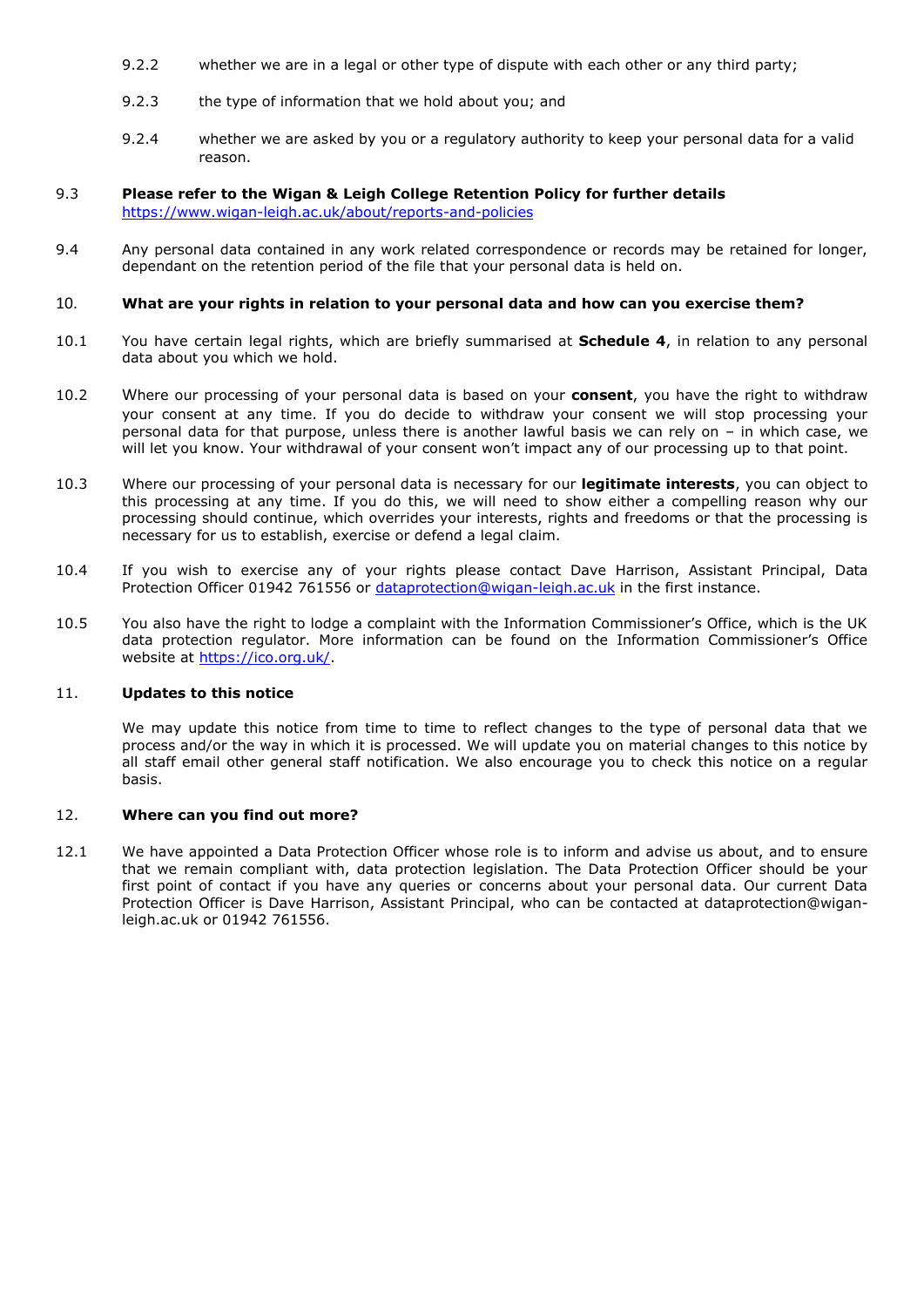## **Categories of personal data**

|           | <b>Type of personal data</b>                                                                                                    | <b>Collected from</b>            |
|-----------|---------------------------------------------------------------------------------------------------------------------------------|----------------------------------|
|           | a) Contact Information                                                                                                          |                                  |
|           | Name(s)                                                                                                                         | You                              |
|           | Address(es)                                                                                                                     |                                  |
|           | Email address(es)                                                                                                               |                                  |
|           | Contact details including mobile telephone number(s)                                                                            |                                  |
|           | b) Personal Information                                                                                                         |                                  |
|           | Date of birth                                                                                                                   | You                              |
|           | Gender                                                                                                                          |                                  |
|           | Next of kin or other dependants                                                                                                 |                                  |
| $\bullet$ | Marital or relationship status                                                                                                  |                                  |
| $\bullet$ | Emergency contact information                                                                                                   |                                  |
| C)        | <b>Identity and Background Information</b>                                                                                      |                                  |
|           | Details of education and qualifications and results                                                                             | You<br>$\bullet$                 |
| $\bullet$ | Career history, experience and skills                                                                                           | Recruitment consultants and      |
| $\bullet$ | Passport information                                                                                                            | agencies                         |
|           | Driving licence information                                                                                                     | Your previous employers          |
|           | Right to work, residency and/or other visa information (where unrelated to your race or ethnicity)                              | Publically available information |
|           | Curriculum Vitae (CV) or resume, professional profile, application form and supporting information                              | from online resources            |
|           | Image or photographs<br>Application form                                                                                        |                                  |
|           | Evaluative notes and decisions from job interviews                                                                              |                                  |
|           | Preferences relating to job location and salary                                                                                 |                                  |
| ٠<br>٠    | Conflicts of interests (including where related to family networks)                                                             |                                  |
| d)        | <b>Financial Information</b>                                                                                                    |                                  |
|           | Bank account details                                                                                                            | You                              |
|           | Salary, compensation and other remuneration information                                                                         | Your previous employer           |
|           | National insurance number and/or other governmental identification numbers                                                      |                                  |
|           | Business expense and reimbursement details                                                                                      |                                  |
| e)        | <b>Special Category Personal Data</b>                                                                                           |                                  |
|           | Racial or ethnic origin (including your nationality and visa information)                                                       | You                              |
|           | Religious or philosophical beliefs                                                                                              | Your emergency contact(s)        |
|           | Trade union membership                                                                                                          | Your use of Wigan & Leigh        |
|           | Data concerning physical and/or mental health (including occupational health requirements, accident reports, day-to-day health  | College security control         |
|           | concerns such as diabetes or epilepsy conditions which we should be aware of, dietary requirements, allergies, drug and alcohol | systems                          |
|           | test results and reasons for any short term or long term absence)                                                               |                                  |
|           | Sexual orientation                                                                                                              |                                  |
|           |                                                                                                                                 |                                  |

Health and safety and accident records and reports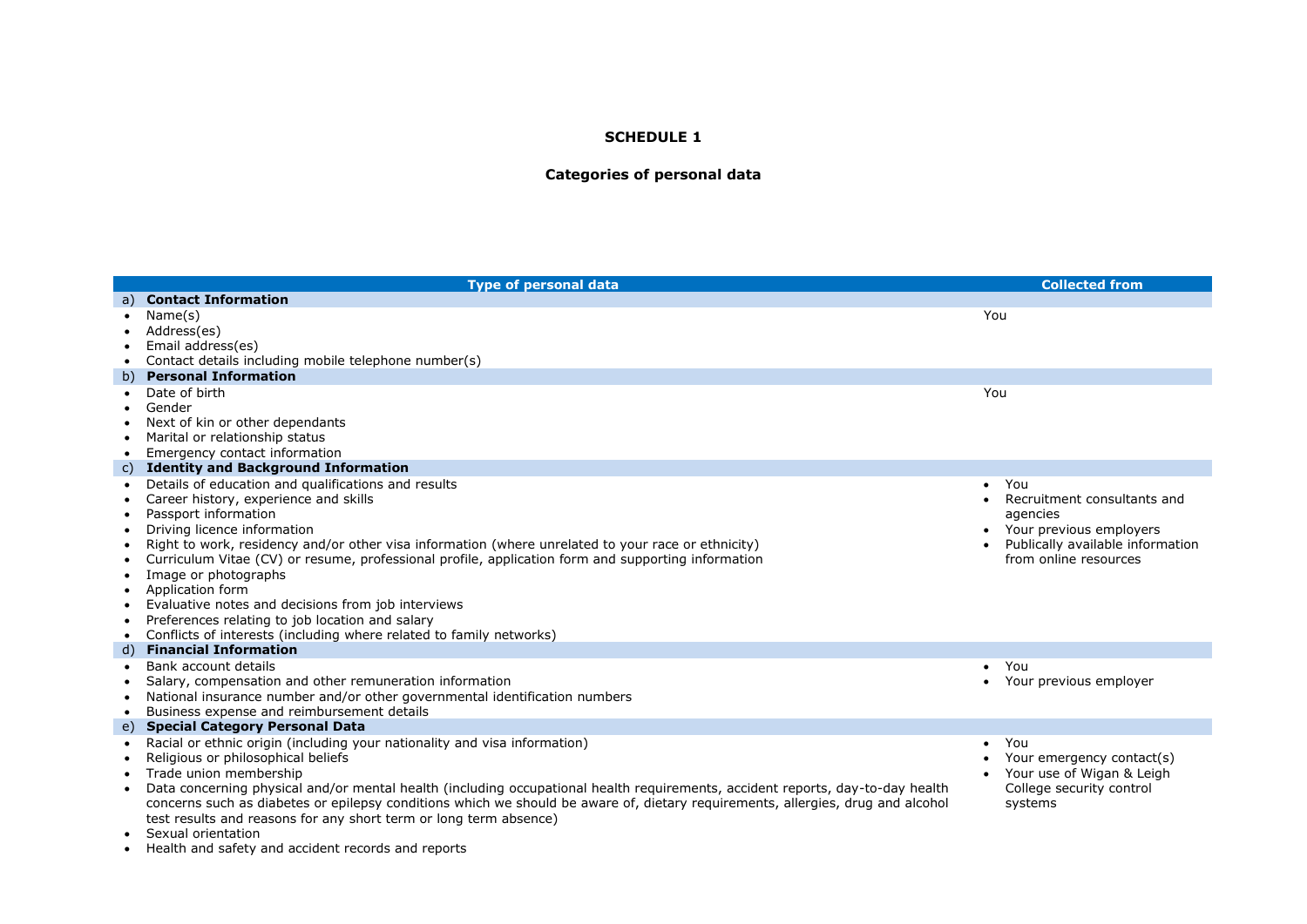|           | <b>Type of personal data</b>                                                                                                                           | <b>Collected from</b>          |
|-----------|--------------------------------------------------------------------------------------------------------------------------------------------------------|--------------------------------|
|           | Information relating to actual or suspected criminal convictions and offences                                                                          |                                |
| f)        | <b>Employment Administration Information</b>                                                                                                           |                                |
| $\bullet$ | Terms and conditions of employment                                                                                                                     | You                            |
|           | Work related contact details (including location and office and corporate phone numbers)                                                               |                                |
|           | Image/photographs                                                                                                                                      |                                |
|           | Holiday and other leave related records                                                                                                                |                                |
|           | Your working preferences and feedback in relation to Wigan & Leigh College and our staff                                                               |                                |
|           | Your preferences in relation to our use of your personal data                                                                                          |                                |
|           | Hours worked and working time preferences                                                                                                              |                                |
| $\bullet$ | Statutory and non-statutory leave and absence records                                                                                                  |                                |
| $\bullet$ | Job termination details                                                                                                                                |                                |
| g)        | <b>Job Performance Information</b>                                                                                                                     |                                |
| $\bullet$ | Role responsibilities                                                                                                                                  | You<br>$\bullet$               |
|           | Personal development reviews and appraisals, and associated feedback                                                                                   | Your line manager(s) and co-   |
| $\bullet$ | Training records                                                                                                                                       | workers                        |
| $\bullet$ | Attendance information, including clocking in/out systems or timesheets                                                                                | Training providers             |
| $\bullet$ | Promotion application and/or outcome records                                                                                                           | Company to which transferred   |
| $\bullet$ | Transfer and secondment information                                                                                                                    | or seconded                    |
|           | h) Investigation, Grievance and Disciplinary                                                                                                           |                                |
|           | Wigan & Leigh College investigations records                                                                                                           | You<br>$\bullet$               |
|           | Grievance and disciplinary records                                                                                                                     | Your line manager(s) and co-   |
|           | Employment tribunal records                                                                                                                            | workers                        |
|           |                                                                                                                                                        | Third parties, as permitted by |
|           |                                                                                                                                                        | applicable law                 |
| i)        | <b>Travel and Expenses Information</b>                                                                                                                 |                                |
|           | <b>Transaction records</b>                                                                                                                             | You<br>$\bullet$               |
|           | Visa, passport and insurance details                                                                                                                   | Your use of Wigan & Leigh      |
|           | Flight and accommodation booking information                                                                                                           | College payment cards          |
| $\bullet$ | Travel itinerary information                                                                                                                           |                                |
| j)        | <b>Benefits Information</b>                                                                                                                            |                                |
|           | Pensions memberships for you and/or your dependants or other beneficiaries                                                                             | You                            |
|           | Death benefit information                                                                                                                              | Third party benefits providers |
|           | Season ticket loan records                                                                                                                             | Your dependants or other       |
|           | k) Asset, Systems and Platform Usage and Communications Information                                                                                    | beneficiaries                  |
|           |                                                                                                                                                        |                                |
|           | Computer and phone records<br>Access logs and usage records from document management systems and other Wigan & Leigh College provided applications and | You<br>$\bullet$<br><b>Us</b>  |
|           |                                                                                                                                                        | Our suppliers                  |
|           | technologies<br>User IDs and password information                                                                                                      | Your use of Wigan & Leigh      |
|           | IP addresses and other online and physical device identifiers                                                                                          | College assets, systems and    |
| $\bullet$ | Records of calls, messages and/or internet or other data traffic and communications                                                                    | platforms                      |
|           |                                                                                                                                                        |                                |
| $\vert$   | <b>Security, Location and Access Information</b>                                                                                                       |                                |
|           | Information (including image data) captured or recorded by electronic card access systems, CCTV and other security control                             | You                            |
|           | systems                                                                                                                                                | Your use of Wigan & Leigh      |
|           |                                                                                                                                                        | College security control       |
|           |                                                                                                                                                        | systems                        |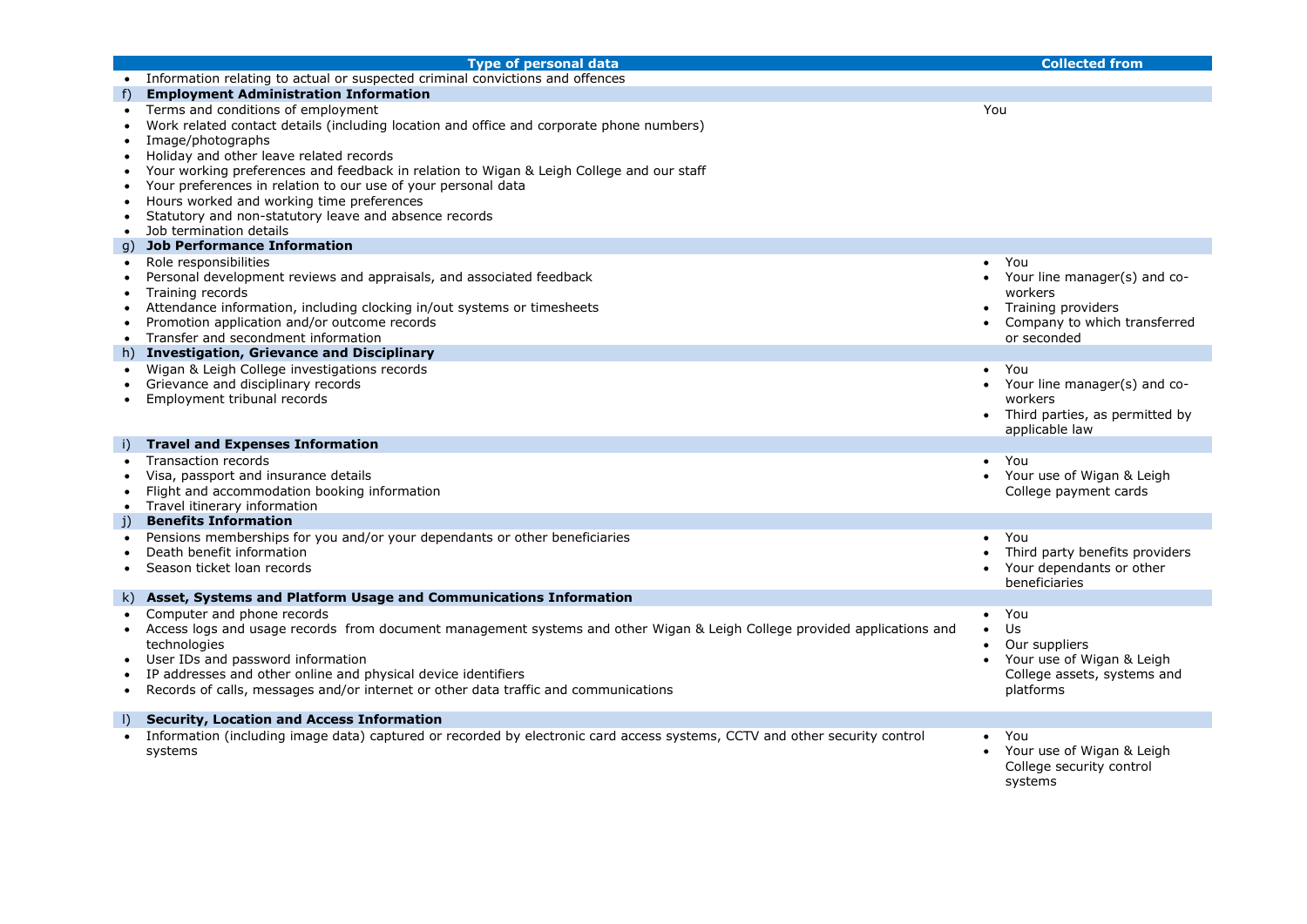#### **Purposes of processing personal data**

# **For some processing activities, we consider that more than one lawful basis may be relevant – depending on the circumstances.**

1

|    | <b>Lawful basis</b><br>We are permitted to process your personal data because                                                                                                                                                      |                                                                                                        |                                                                    |                                                                                |                                                                                                       |                                                                                              |                                                                                                                        |
|----|------------------------------------------------------------------------------------------------------------------------------------------------------------------------------------------------------------------------------------|--------------------------------------------------------------------------------------------------------|--------------------------------------------------------------------|--------------------------------------------------------------------------------|-------------------------------------------------------------------------------------------------------|----------------------------------------------------------------------------------------------|------------------------------------------------------------------------------------------------------------------------|
|    | <b>Purposes of processing</b>                                                                                                                                                                                                      | 1. You have<br>given your<br>consent to<br>the<br>processing<br>(Please also see<br>paragraph<br>10.1) | 2. It is<br>necessary to<br>perform your<br>employment<br>contract | <b>3.</b> It is<br>necessary for<br>us to comply<br>with a legal<br>obligation | 4. It is necessary<br>for our<br>legitimate<br>interests or<br>those of third<br>parties <sup>1</sup> | 5. It is necessary<br>to protect<br>your vital<br>interests (or<br>those of<br>someone else) | 6. [It is necessary<br>to perform a<br>task in the<br>public interest<br>or in our official<br>authority] <sup>2</sup> |
| a) | <b>Recruitment and workforce planning</b>                                                                                                                                                                                          |                                                                                                        |                                                                    |                                                                                |                                                                                                       |                                                                                              |                                                                                                                        |
| 1. | Administering your application for a job with us<br>and considering your suitability for the relevant<br>role                                                                                                                      |                                                                                                        |                                                                    |                                                                                | $\checkmark$                                                                                          |                                                                                              |                                                                                                                        |
| 2. | Obtaining, considering and verifying your<br>employment references and employment history                                                                                                                                          |                                                                                                        |                                                                    |                                                                                |                                                                                                       |                                                                                              |                                                                                                                        |
| 3. | Reviewing and confirming your right to work in<br>the UK                                                                                                                                                                           |                                                                                                        |                                                                    | $\checkmark$                                                                   |                                                                                                       |                                                                                              |                                                                                                                        |
| 4. | Conducting verification and vetting, including<br>criminal background checks and credit checks<br>where required by law (Note: special category<br>personal data paragraph 2)                                                      |                                                                                                        |                                                                    |                                                                                |                                                                                                       |                                                                                              |                                                                                                                        |
| 5. | Conducting background checks, verification and<br>vetting including references which are not<br>required by law but needed by us to assess your<br>suitability for your role (Note: special category<br>personal data paragraph 2) | $\checkmark$                                                                                           |                                                                    |                                                                                |                                                                                                       |                                                                                              |                                                                                                                        |
| 6. | Making a job offer to you and entering into a<br>contract of employment with you                                                                                                                                                   |                                                                                                        | $\checkmark$                                                       |                                                                                |                                                                                                       |                                                                                              |                                                                                                                        |
| 7. | Identifying and assessing Wigan & Leigh<br>College's strategic business direction and<br>resourcing needs, current employees and areas<br>for development                                                                          |                                                                                                        |                                                                    |                                                                                | $\checkmark$                                                                                          |                                                                                              |                                                                                                                        |
| 8. | Promotion and succession planning                                                                                                                                                                                                  |                                                                                                        |                                                                    |                                                                                | $\checkmark$                                                                                          |                                                                                              |                                                                                                                        |
| 9. | Analysing recruitment and retention objectives,<br>processes and employee turnover rates                                                                                                                                           |                                                                                                        |                                                                    |                                                                                |                                                                                                       |                                                                                              |                                                                                                                        |
|    | 10. Developing, operating and collecting feedback<br>on recruitment activities and employee selection                                                                                                                              |                                                                                                        |                                                                    |                                                                                | $\checkmark$                                                                                          |                                                                                              |                                                                                                                        |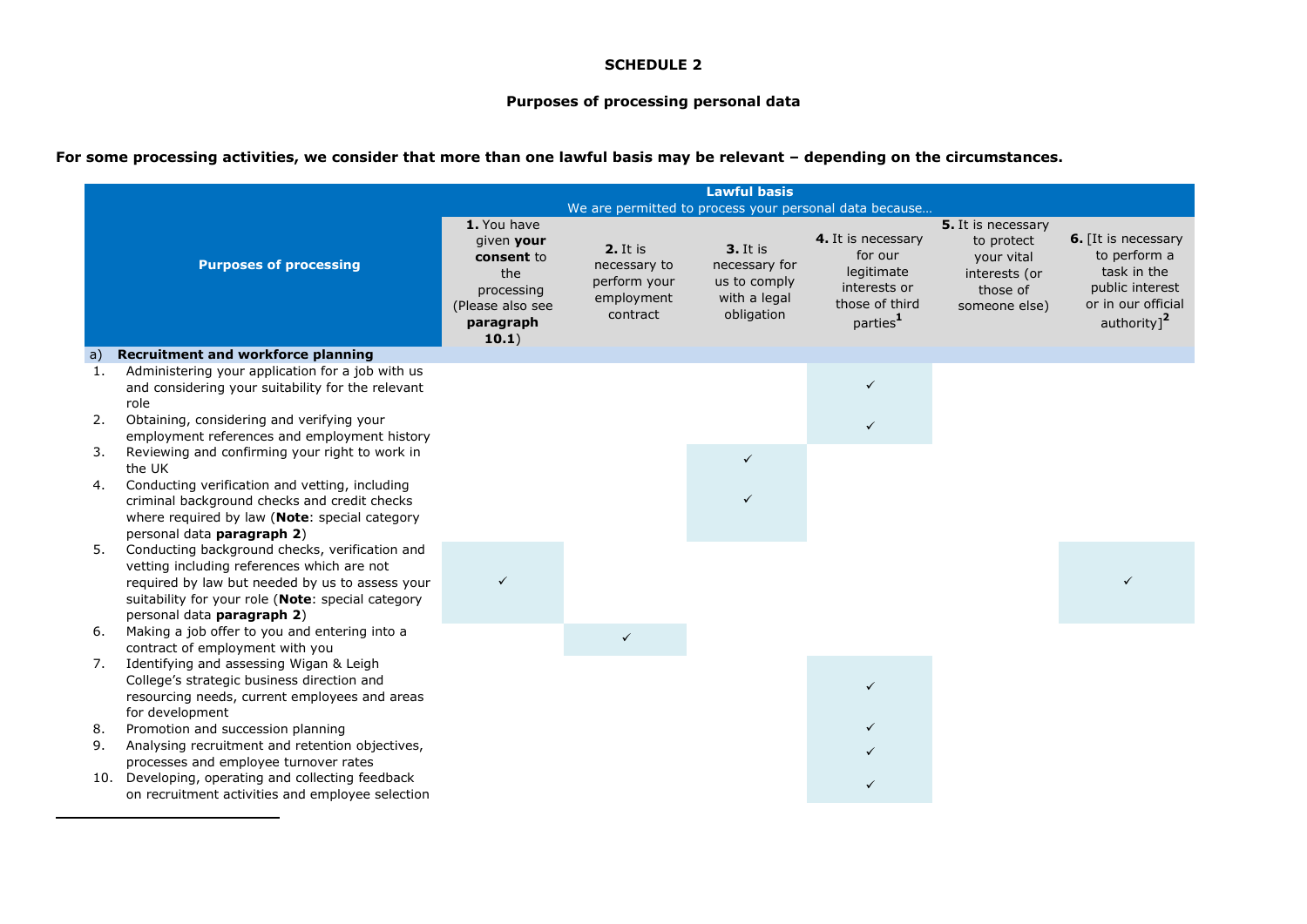|    | <b>Lawful basis</b>                                                                                                                                                                                                       |                                                                                                        |                                                                    |                                                                                |                                                                                                       |                                                                                              |                                                                                                                      |
|----|---------------------------------------------------------------------------------------------------------------------------------------------------------------------------------------------------------------------------|--------------------------------------------------------------------------------------------------------|--------------------------------------------------------------------|--------------------------------------------------------------------------------|-------------------------------------------------------------------------------------------------------|----------------------------------------------------------------------------------------------|----------------------------------------------------------------------------------------------------------------------|
|    |                                                                                                                                                                                                                           |                                                                                                        |                                                                    | We are permitted to process your personal data because                         |                                                                                                       |                                                                                              |                                                                                                                      |
|    | <b>Purposes of processing</b>                                                                                                                                                                                             | 1. You have<br>given your<br>consent to<br>the<br>processing<br>(Please also see<br>paragraph<br>10.1) | 2. It is<br>necessary to<br>perform your<br>employment<br>contract | <b>3.</b> It is<br>necessary for<br>us to comply<br>with a legal<br>obligation | 4. It is necessary<br>for our<br>legitimate<br>interests or<br>those of third<br>parties <sup>1</sup> | 5. It is necessary<br>to protect<br>your vital<br>interests (or<br>those of<br>someone else) | <b>6.</b> [It is necessary<br>to perform a<br>task in the<br>public interest<br>or in our official<br>authority] $2$ |
|    | processes                                                                                                                                                                                                                 |                                                                                                        |                                                                    |                                                                                |                                                                                                       |                                                                                              |                                                                                                                      |
| b) | General employment management and administration                                                                                                                                                                          |                                                                                                        |                                                                    |                                                                                |                                                                                                       |                                                                                              |                                                                                                                      |
|    | 11. Communicating with you and providing you with<br>information in connection with your employment<br>or engagement with us from time to time<br>12. Paying your salary, compensation and any other                      |                                                                                                        | ✓                                                                  |                                                                                | $\checkmark$                                                                                          | $\checkmark$                                                                                 |                                                                                                                      |
|    | benefits pursuant to your contract of<br>employment                                                                                                                                                                       |                                                                                                        |                                                                    |                                                                                |                                                                                                       |                                                                                              |                                                                                                                      |
|    | 13. Calculating and administering taxation within<br>payroll, and your entitlements to any<br>statutory/contractual benefits (including<br>statutory sick pay and workforce pension<br>arrangements)                      |                                                                                                        |                                                                    | $\checkmark$                                                                   |                                                                                                       |                                                                                              |                                                                                                                      |
|    | 14. Facilitating the administration of any<br>occupational healthcare, life<br>assurance/insurance, pensions initiatives and<br>plans that we offer in connection with your<br>employment with us (Note: special category |                                                                                                        |                                                                    | ✓                                                                              | ✓                                                                                                     |                                                                                              |                                                                                                                      |
|    | personal data paragraph 2)<br>15. General staff administration, including workforce<br>management and facilities operations                                                                                               |                                                                                                        |                                                                    |                                                                                | $\checkmark$                                                                                          |                                                                                              |                                                                                                                      |
|    | 16. Managing our health and safety compliance<br>obligations                                                                                                                                                              |                                                                                                        |                                                                    | ✓                                                                              |                                                                                                       |                                                                                              |                                                                                                                      |
|    | 17. Paying you discretionary elements in line with<br>our recruitment and retention procedure                                                                                                                             |                                                                                                        |                                                                    |                                                                                | $\checkmark$                                                                                          |                                                                                              |                                                                                                                      |
|    | 18. Managing annual leave entitlement and records,<br>and to administer related payments                                                                                                                                  |                                                                                                        |                                                                    |                                                                                | $\checkmark$                                                                                          |                                                                                              |                                                                                                                      |
|    | 19. Managing absence records, contractual sick<br>leave entitlement and administering related<br>payments (Note: special category personal data<br>paragraph 2)                                                           |                                                                                                        |                                                                    |                                                                                | ✓                                                                                                     |                                                                                              |                                                                                                                      |
|    | 20. Managing maternity, paternity, adoption,<br>parental and dependants leave and (where<br>applicable) pay                                                                                                               |                                                                                                        |                                                                    |                                                                                |                                                                                                       |                                                                                              |                                                                                                                      |
|    | 21. Contacting the appropriate person in the event<br>of an emergency concerning you (Note: special<br>category personal data paragraph 2)                                                                                |                                                                                                        |                                                                    |                                                                                |                                                                                                       | ✓                                                                                            |                                                                                                                      |
|    | 22. Administering our insurance policies (Note:<br>special category personal data paragraph 2)                                                                                                                            |                                                                                                        |                                                                    |                                                                                | $\checkmark$                                                                                          |                                                                                              |                                                                                                                      |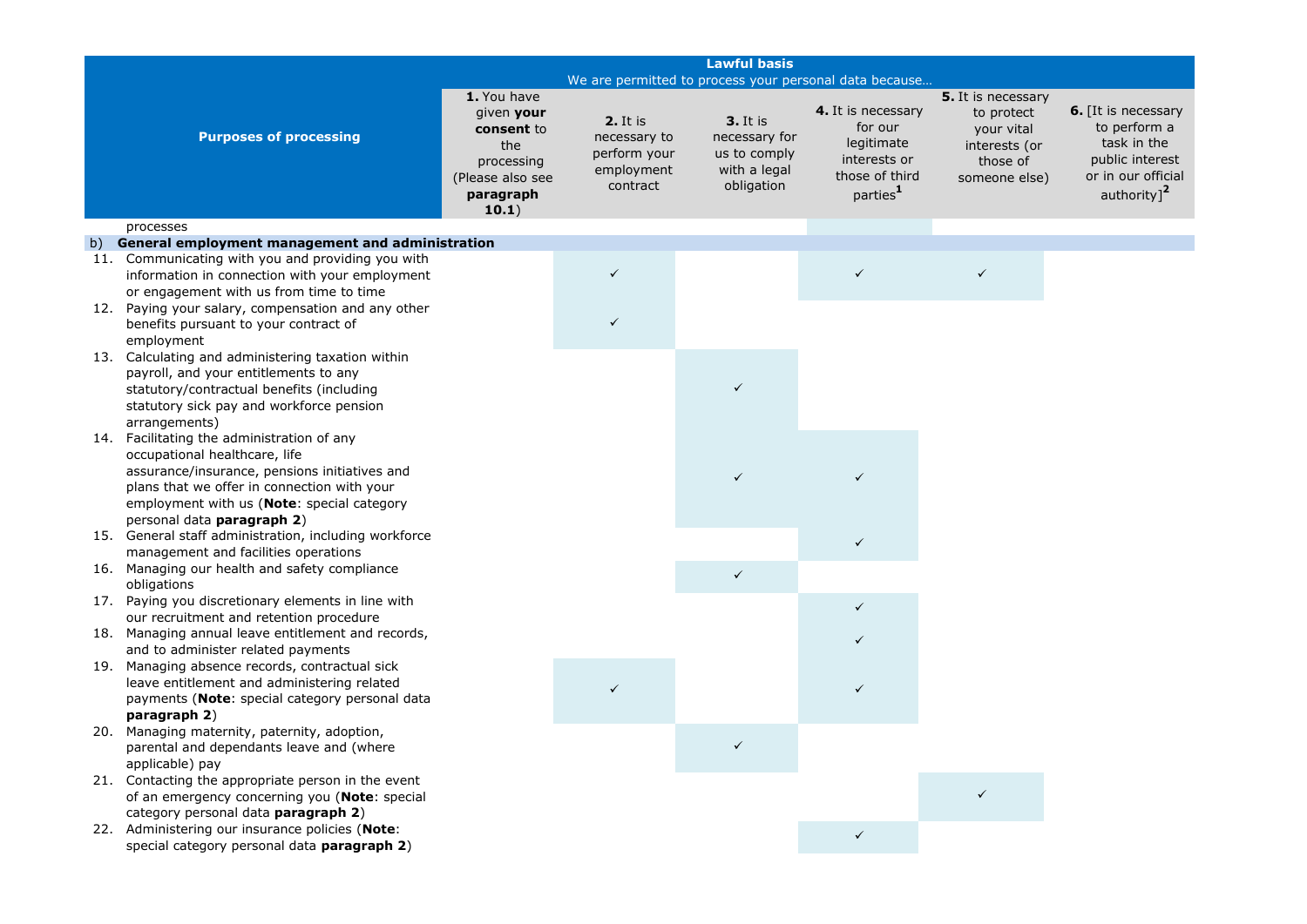| <b>Lawful basis</b>                                                                                                                                                                 |                                                                                                        |                                                                    |                                                                                |                                                                                                       |                                                                                              |                                                                                                                        |
|-------------------------------------------------------------------------------------------------------------------------------------------------------------------------------------|--------------------------------------------------------------------------------------------------------|--------------------------------------------------------------------|--------------------------------------------------------------------------------|-------------------------------------------------------------------------------------------------------|----------------------------------------------------------------------------------------------|------------------------------------------------------------------------------------------------------------------------|
|                                                                                                                                                                                     |                                                                                                        |                                                                    |                                                                                | We are permitted to process your personal data because                                                |                                                                                              |                                                                                                                        |
| <b>Purposes of processing</b>                                                                                                                                                       | 1. You have<br>given your<br>consent to<br>the<br>processing<br>(Please also see<br>paragraph<br>10.1) | 2. It is<br>necessary to<br>perform your<br>employment<br>contract | <b>3.</b> It is<br>necessary for<br>us to comply<br>with a legal<br>obligation | 4. It is necessary<br>for our<br>legitimate<br>interests or<br>those of third<br>parties <sup>1</sup> | 5. It is necessary<br>to protect<br>your vital<br>interests (or<br>those of<br>someone else) | 6. [It is necessary<br>to perform a<br>task in the<br>public interest<br>or in our official<br>authority] <sup>2</sup> |
| 23. Determining whether any adjustments are                                                                                                                                         |                                                                                                        |                                                                    |                                                                                |                                                                                                       |                                                                                              |                                                                                                                        |
| necessary to enable you to carry out your role<br>(Note: special category personal data<br>paragraph 2)<br>24. Preparing risk assessments to prevent future                         |                                                                                                        | ✓                                                                  | $\checkmark$                                                                   |                                                                                                       |                                                                                              |                                                                                                                        |
| injuries in the workplace                                                                                                                                                           |                                                                                                        |                                                                    | ✓                                                                              |                                                                                                       |                                                                                              |                                                                                                                        |
| 25. Carrying out performance reviews                                                                                                                                                |                                                                                                        |                                                                    |                                                                                | ✓                                                                                                     |                                                                                              |                                                                                                                        |
| 26. Allocating and assigning responsibilities as<br>necessary for workload management purposes,<br>and measuring staff utilisation                                                  |                                                                                                        |                                                                    |                                                                                | ✓                                                                                                     |                                                                                              |                                                                                                                        |
| 27. Administering, recording and analysing training<br>and development records                                                                                                      |                                                                                                        |                                                                    |                                                                                |                                                                                                       |                                                                                              |                                                                                                                        |
| 28. Supporting the establishment and maintenance<br>of staff directories                                                                                                            |                                                                                                        |                                                                    |                                                                                |                                                                                                       |                                                                                              |                                                                                                                        |
| 29. Considering your continuous suitability for your<br>role                                                                                                                        |                                                                                                        |                                                                    |                                                                                | ✓                                                                                                     |                                                                                              |                                                                                                                        |
| 30. Providing details of your employment to a new<br>or potential employer, bank or financial<br>institution where requested by you (Portability)                                   |                                                                                                        |                                                                    |                                                                                |                                                                                                       |                                                                                              |                                                                                                                        |
| 31. Handling grievance and disciplinary matters,<br>including investigating issues, considering<br>appropriate resolution and mitigating actions                                    |                                                                                                        |                                                                    |                                                                                | ✓                                                                                                     |                                                                                              |                                                                                                                        |
| and reviewing outcomes<br>32. Responding to reference requests from your<br>future potential employers                                                                              |                                                                                                        |                                                                    |                                                                                |                                                                                                       |                                                                                              |                                                                                                                        |
| c) Security and governance                                                                                                                                                          |                                                                                                        |                                                                    |                                                                                |                                                                                                       |                                                                                              |                                                                                                                        |
| 33. Monitoring the security of College's physical<br>premises and systems, networks and<br>applications                                                                             |                                                                                                        |                                                                    | $\checkmark$                                                                   | ✓                                                                                                     |                                                                                              |                                                                                                                        |
| 34. Identifying and authenticating employees and<br>other individuals (Note: special category<br>personal data paragraph 2)                                                         |                                                                                                        |                                                                    |                                                                                | ✓                                                                                                     |                                                                                              |                                                                                                                        |
| 35. Establishing a network of emergency contacts<br>for individuals in case of emergency                                                                                            |                                                                                                        |                                                                    |                                                                                |                                                                                                       |                                                                                              |                                                                                                                        |
| 36. Identifying, investigating and mitigating<br>suspected misuse of Wigan & Leigh College's<br>assets, systems and platforms (Note: special<br>category personal data paragraph 2) |                                                                                                        |                                                                    |                                                                                |                                                                                                       |                                                                                              |                                                                                                                        |
| 37. Ensuring compliance with Wigan & Leigh<br>College's policies and procedures (Note: special                                                                                      |                                                                                                        |                                                                    |                                                                                | $\checkmark$                                                                                          |                                                                                              |                                                                                                                        |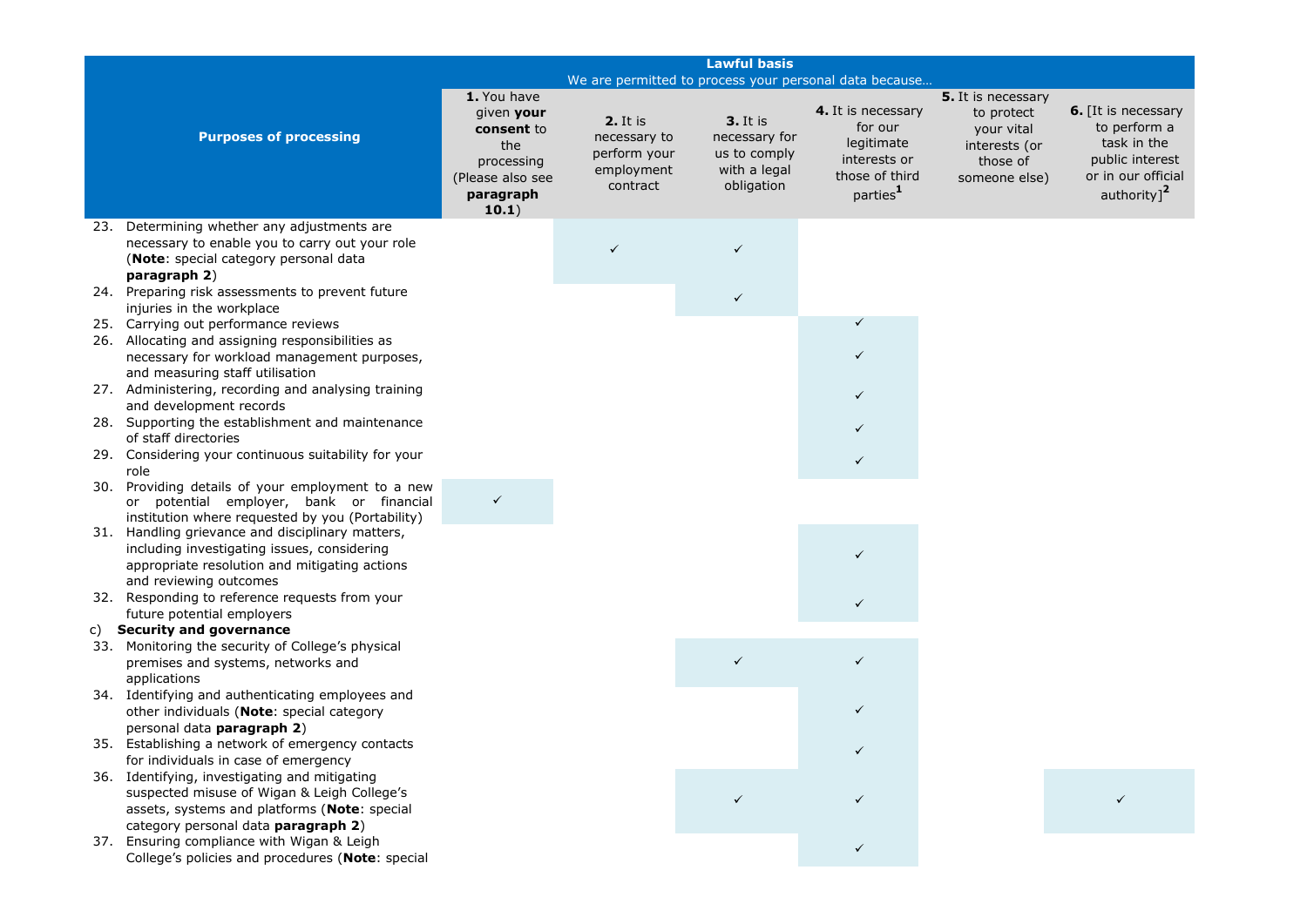|     | <b>Lawful basis</b>                                                                                                                                                                                                                                             |                                                                                                        |                                                                    |                                                                                |                                                                                                       |                                                                                              |                                                                                                                               |
|-----|-----------------------------------------------------------------------------------------------------------------------------------------------------------------------------------------------------------------------------------------------------------------|--------------------------------------------------------------------------------------------------------|--------------------------------------------------------------------|--------------------------------------------------------------------------------|-------------------------------------------------------------------------------------------------------|----------------------------------------------------------------------------------------------|-------------------------------------------------------------------------------------------------------------------------------|
|     |                                                                                                                                                                                                                                                                 | We are permitted to process your personal data because                                                 |                                                                    |                                                                                |                                                                                                       |                                                                                              |                                                                                                                               |
|     | <b>Purposes of processing</b>                                                                                                                                                                                                                                   | 1. You have<br>given your<br>consent to<br>the<br>processing<br>(Please also see<br>paragraph<br>10.1) | 2. It is<br>necessary to<br>perform your<br>employment<br>contract | <b>3.</b> It is<br>necessary for<br>us to comply<br>with a legal<br>obligation | 4. It is necessary<br>for our<br>legitimate<br>interests or<br>those of third<br>parties <sup>1</sup> | 5. It is necessary<br>to protect<br>your vital<br>interests (or<br>those of<br>someone else) | <b>6.</b> [It is necessary<br>to perform a<br>task in the<br>public interest<br>or in our official<br>authority] <sup>2</sup> |
|     | category personal data paragraph 2)                                                                                                                                                                                                                             |                                                                                                        |                                                                    |                                                                                |                                                                                                       |                                                                                              |                                                                                                                               |
| d)  | Legal and regulatory compliance and responsibilities                                                                                                                                                                                                            |                                                                                                        |                                                                    |                                                                                |                                                                                                       |                                                                                              |                                                                                                                               |
| 38. | Managing and administering our equal                                                                                                                                                                                                                            |                                                                                                        |                                                                    |                                                                                |                                                                                                       |                                                                                              |                                                                                                                               |
|     | opportunities reporting including further to our<br>obligations under the Public Sector Equality Duty<br>(Note: special category personal data<br>paragraph 2)                                                                                                  |                                                                                                        |                                                                    | $\checkmark$                                                                   |                                                                                                       |                                                                                              |                                                                                                                               |
|     | 39. Compliance with obligations under the contract<br>of employment between you and Wigan & Leigh<br>College                                                                                                                                                    |                                                                                                        | $\checkmark$                                                       |                                                                                |                                                                                                       |                                                                                              |                                                                                                                               |
| 40. | Responding to binding requests or search<br>warrants or orders from courts, governmental,<br>regulatory and/or enforcement bodies and<br>authorities (Note: special category personal<br>data paragraph 2)                                                      |                                                                                                        |                                                                    | $\checkmark$                                                                   |                                                                                                       |                                                                                              |                                                                                                                               |
| 41. | Responding to non-binding requests or search<br>warrants or orders from courts, governmental,<br>regulatory and/or enforcement bodies and<br>authorities                                                                                                        |                                                                                                        |                                                                    |                                                                                | $\checkmark$                                                                                          |                                                                                              |                                                                                                                               |
| 42. | Complying with disclosure orders arising in civil<br>proceedings (Note: special category personal<br>data paragraph 2)                                                                                                                                          |                                                                                                        |                                                                    | $\checkmark$                                                                   |                                                                                                       |                                                                                              | $\checkmark$                                                                                                                  |
| 43. | Investigating, evaluating, demonstrating,<br>monitoring, improving, reporting on and<br>meeting Wigan & Leigh College's compliance<br>with relevant legal and regulatory requirements<br>(Note: special category personal data<br>paragraph 2)                  |                                                                                                        |                                                                    | $\checkmark$                                                                   |                                                                                                       |                                                                                              |                                                                                                                               |
|     | 44. Investigating, evaluating, demonstrating,<br>monitoring, improving, reporting on and<br>meeting Wigan & Leigh College's compliance<br>with best practice and good governance<br>responsibilities                                                            |                                                                                                        |                                                                    |                                                                                | $\checkmark$                                                                                          |                                                                                              |                                                                                                                               |
| 45. | Responding to employment and industrial<br>relations matters where permitted by applicable<br>law, including criminal investigations,<br>grievances, arbitrations, negotiations, elections<br>and strikes (Note: special category personal<br>data paragraph 2) |                                                                                                        |                                                                    |                                                                                |                                                                                                       |                                                                                              |                                                                                                                               |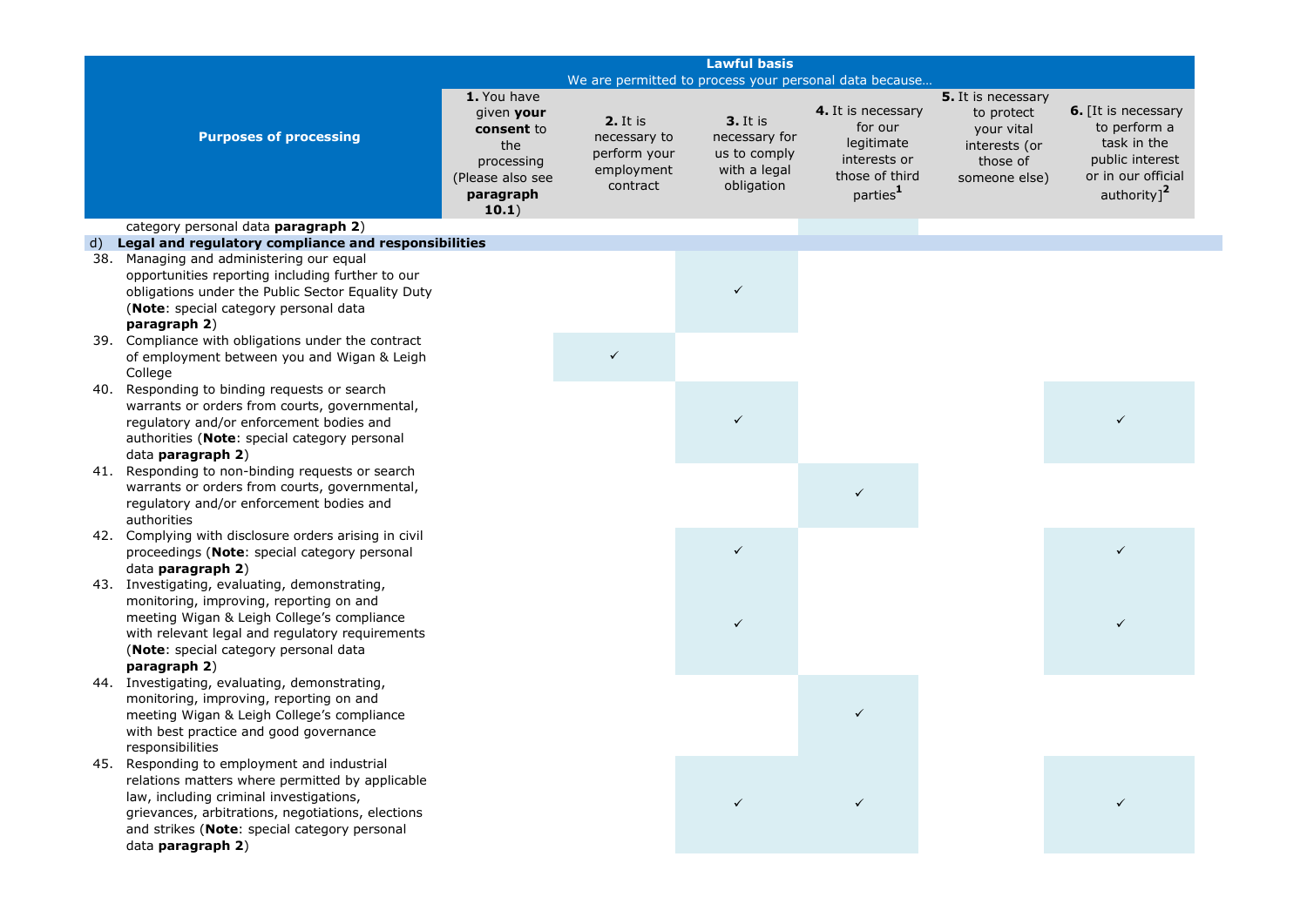|                                                                                                                                                                                                                                                                          |                                                                                                        |                                                                           | <b>Lawful basis</b>                                                            |                                                                                                       |                                                                                              |                                                                                                                        |
|--------------------------------------------------------------------------------------------------------------------------------------------------------------------------------------------------------------------------------------------------------------------------|--------------------------------------------------------------------------------------------------------|---------------------------------------------------------------------------|--------------------------------------------------------------------------------|-------------------------------------------------------------------------------------------------------|----------------------------------------------------------------------------------------------|------------------------------------------------------------------------------------------------------------------------|
|                                                                                                                                                                                                                                                                          |                                                                                                        | We are permitted to process your personal data because                    |                                                                                |                                                                                                       |                                                                                              |                                                                                                                        |
| <b>Purposes of processing</b>                                                                                                                                                                                                                                            | 1. You have<br>given your<br>consent to<br>the<br>processing<br>(Please also see<br>paragraph<br>10.1) | <b>2.</b> It is<br>necessary to<br>perform your<br>employment<br>contract | <b>3.</b> It is<br>necessary for<br>us to comply<br>with a legal<br>obligation | 4. It is necessary<br>for our<br>legitimate<br>interests or<br>those of third<br>parties <sup>1</sup> | 5. It is necessary<br>to protect<br>your vital<br>interests (or<br>those of<br>someone else) | 6. [It is necessary<br>to perform a<br>task in the<br>public interest<br>or in our official<br>authority] <sup>2</sup> |
| Day-to-day business operations<br>$\epsilon$                                                                                                                                                                                                                             |                                                                                                        |                                                                           |                                                                                |                                                                                                       |                                                                                              |                                                                                                                        |
| Implementing, adapting and enhancing systems<br>46.<br>and processes to develop or improve our<br>business and/or make your job easier or more<br>enjoyable                                                                                                              |                                                                                                        |                                                                           |                                                                                | $\checkmark$                                                                                          |                                                                                              |                                                                                                                        |
| 47. Managing, planning and delivering our<br>business, sales and marketing strategies                                                                                                                                                                                    |                                                                                                        |                                                                           |                                                                                |                                                                                                       |                                                                                              |                                                                                                                        |
| 48.<br><sup>3</sup> Supporting our diversity programmes and staff<br>support networks and initiatives (Note: special<br>category personal data paragraph 2)                                                                                                              |                                                                                                        |                                                                           |                                                                                |                                                                                                       |                                                                                              |                                                                                                                        |
| Publishing external facing materials for<br>49.<br>marketing and public relations purposes such as<br>where we mention you in the context of Wigan &<br>Leigh College's projects and initiatives in our<br>marketing materials, social media posts and<br>press releases |                                                                                                        |                                                                           |                                                                                | $\checkmark$                                                                                          |                                                                                              |                                                                                                                        |
| 50. Administering your travel and accommodation<br>arrangements                                                                                                                                                                                                          |                                                                                                        |                                                                           | $\checkmark$                                                                   | $\checkmark$                                                                                          |                                                                                              |                                                                                                                        |
| 51. Supporting and maintaining our technology<br>infrastructure                                                                                                                                                                                                          |                                                                                                        |                                                                           |                                                                                |                                                                                                       |                                                                                              |                                                                                                                        |
| Supporting the sale, transfer or merging of part<br>52.<br>or all of our business or assets, or in connection<br>with the acquisition of another business                                                                                                                |                                                                                                        |                                                                           |                                                                                |                                                                                                       |                                                                                              |                                                                                                                        |

**.**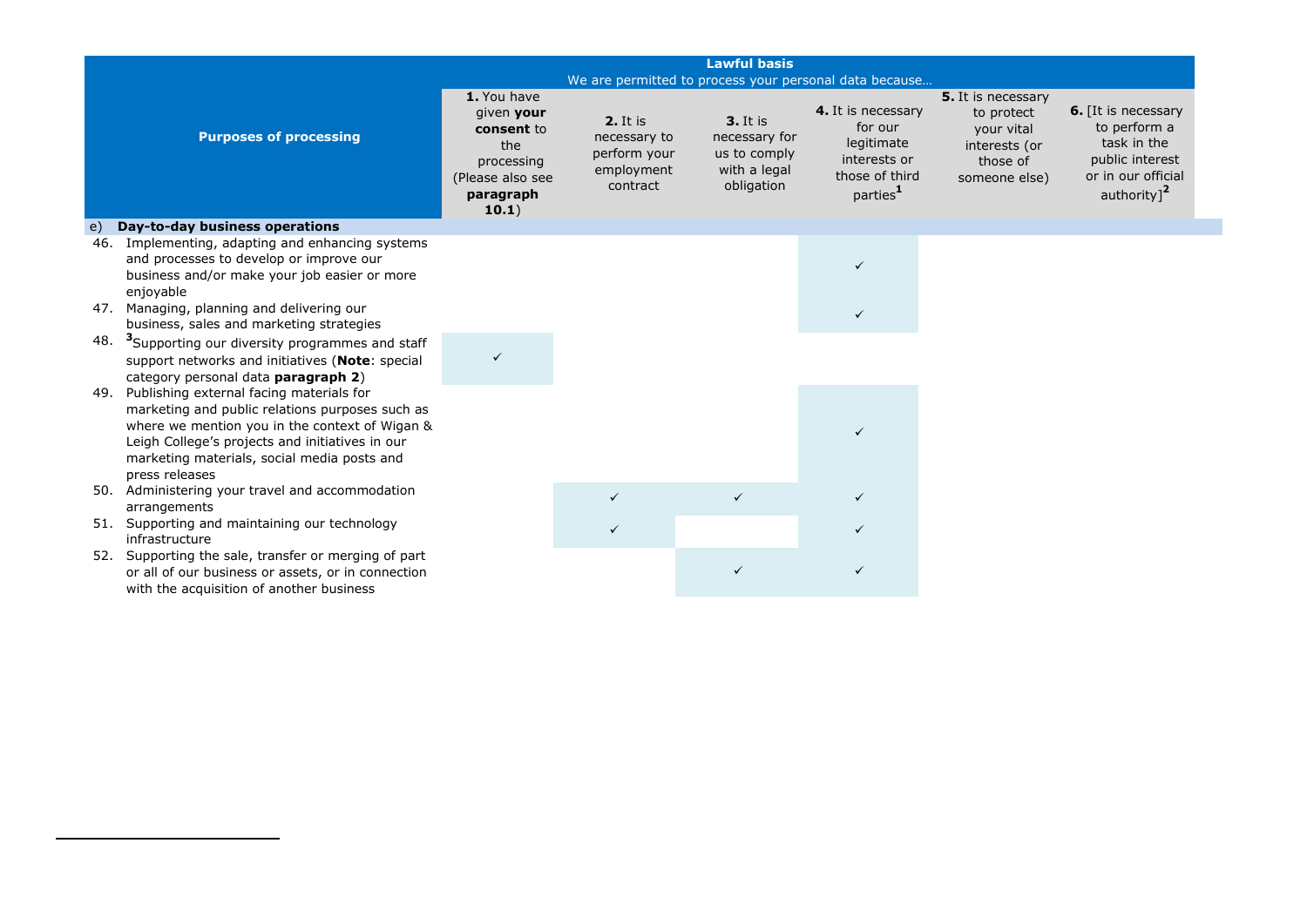# **Purposes of processing special category personal data**

|              |                                                                                                                                                                                                                          |                                                                    |                                                                                                                                                            | Special category lawful basis We are permitted to process your personal data because                                                                                              |                                                                                              |                                                                                     |                                                                                                                                                   |
|--------------|--------------------------------------------------------------------------------------------------------------------------------------------------------------------------------------------------------------------------|--------------------------------------------------------------------|------------------------------------------------------------------------------------------------------------------------------------------------------------|-----------------------------------------------------------------------------------------------------------------------------------------------------------------------------------|----------------------------------------------------------------------------------------------|-------------------------------------------------------------------------------------|---------------------------------------------------------------------------------------------------------------------------------------------------|
|              | <b>Purposes of processing</b>                                                                                                                                                                                            | 1. You have given<br>your explicit<br>consent to the<br>processing | 2. It is necessary<br>for your/our<br>obligations and<br>rights in the<br>field of<br>employment<br>and social<br>security and<br>social<br>protection law | 3. It is necessary to<br>protect the vital<br>interests of the<br>data subject or<br>another person<br>you or they are<br>physically or<br>legally incapable<br>of giving consent | 4. It is necessary<br>for our<br>establishment,<br>exercise or<br>defence of<br>legal claims | <b>5.</b> It is<br>necessary for<br>reasons of<br>substantial<br>public<br>interest | 6. It is necessary<br>for preventive<br>or<br>occupational<br>medicine, for<br>the<br>assessment of<br>the working<br>capacity of the<br>employee |
| $\mathsf{a}$ | <b>Recruitment and workforce planning</b>                                                                                                                                                                                |                                                                    |                                                                                                                                                            |                                                                                                                                                                                   |                                                                                              |                                                                                     |                                                                                                                                                   |
| -1.          | Conducting verification and vetting, including criminal<br>background checks and credit checks where required by<br>law                                                                                                  |                                                                    | $\checkmark$                                                                                                                                               |                                                                                                                                                                                   |                                                                                              | $\checkmark$                                                                        |                                                                                                                                                   |
| 2.           | Conducting background checks, verification and vetting,<br>including references which are not required by law but<br>needed by us to assess your suitability for your role in<br>line with Safe Recruitment requirements | $\checkmark$                                                       |                                                                                                                                                            |                                                                                                                                                                                   |                                                                                              | $\checkmark$                                                                        |                                                                                                                                                   |
| b)           | General employment management and administration                                                                                                                                                                         |                                                                    |                                                                                                                                                            |                                                                                                                                                                                   |                                                                                              |                                                                                     |                                                                                                                                                   |
| 3.           | Facilitating the administration of any pensions initiatives<br>and plans that we offer in connection with your<br>employment with us                                                                                     |                                                                    |                                                                                                                                                            |                                                                                                                                                                                   |                                                                                              |                                                                                     |                                                                                                                                                   |
| 4.           | Managing absence records, contractual sick leave<br>entitlement and administering related payments                                                                                                                       |                                                                    | $\checkmark$                                                                                                                                               |                                                                                                                                                                                   |                                                                                              | $\checkmark$                                                                        |                                                                                                                                                   |
| 5.           | Contacting the appropriate person in the event of an<br>emergency concerning you                                                                                                                                         |                                                                    |                                                                                                                                                            | $\checkmark$                                                                                                                                                                      |                                                                                              |                                                                                     | $\checkmark$                                                                                                                                      |
| 6.           | Administering our insurance policies                                                                                                                                                                                     |                                                                    |                                                                                                                                                            |                                                                                                                                                                                   |                                                                                              |                                                                                     |                                                                                                                                                   |
| 7.           | Determining whether any adjustments are necessary to<br>enable you to carry out your role                                                                                                                                |                                                                    | $\checkmark$                                                                                                                                               |                                                                                                                                                                                   |                                                                                              |                                                                                     | $\checkmark$                                                                                                                                      |
| $\mathsf{c}$ | <b>Security and governance</b>                                                                                                                                                                                           |                                                                    |                                                                                                                                                            |                                                                                                                                                                                   |                                                                                              |                                                                                     |                                                                                                                                                   |
| 8.           | Identifying and authenticating employees and other<br>individuals                                                                                                                                                        |                                                                    |                                                                                                                                                            | $\checkmark$                                                                                                                                                                      |                                                                                              | $\checkmark$                                                                        |                                                                                                                                                   |
| 9.           | Identifying, investigating and mitigating suspected<br>misuse of Wigan & Leigh College's assets, systems and                                                                                                             |                                                                    |                                                                                                                                                            |                                                                                                                                                                                   | $\checkmark$                                                                                 |                                                                                     |                                                                                                                                                   |
|              | platforms                                                                                                                                                                                                                |                                                                    |                                                                                                                                                            |                                                                                                                                                                                   |                                                                                              |                                                                                     |                                                                                                                                                   |
| d)           | Legal and regulatory compliance and responsibilities<br>10. Managing and administering our equal opportunities                                                                                                           |                                                                    |                                                                                                                                                            |                                                                                                                                                                                   |                                                                                              |                                                                                     |                                                                                                                                                   |
|              | reporting including further to our obligations under the<br>Public Sector Equality Duty.                                                                                                                                 |                                                                    |                                                                                                                                                            |                                                                                                                                                                                   |                                                                                              | ✓                                                                                   |                                                                                                                                                   |
|              | 11. Responding to binding requests or search warrants or                                                                                                                                                                 |                                                                    |                                                                                                                                                            |                                                                                                                                                                                   |                                                                                              |                                                                                     |                                                                                                                                                   |
|              | orders from courts, governmental, regulatory and/or                                                                                                                                                                      |                                                                    |                                                                                                                                                            |                                                                                                                                                                                   | $\checkmark$                                                                                 |                                                                                     |                                                                                                                                                   |
|              | enforcement bodies and authorities or sharing information                                                                                                                                                                |                                                                    |                                                                                                                                                            |                                                                                                                                                                                   |                                                                                              |                                                                                     |                                                                                                                                                   |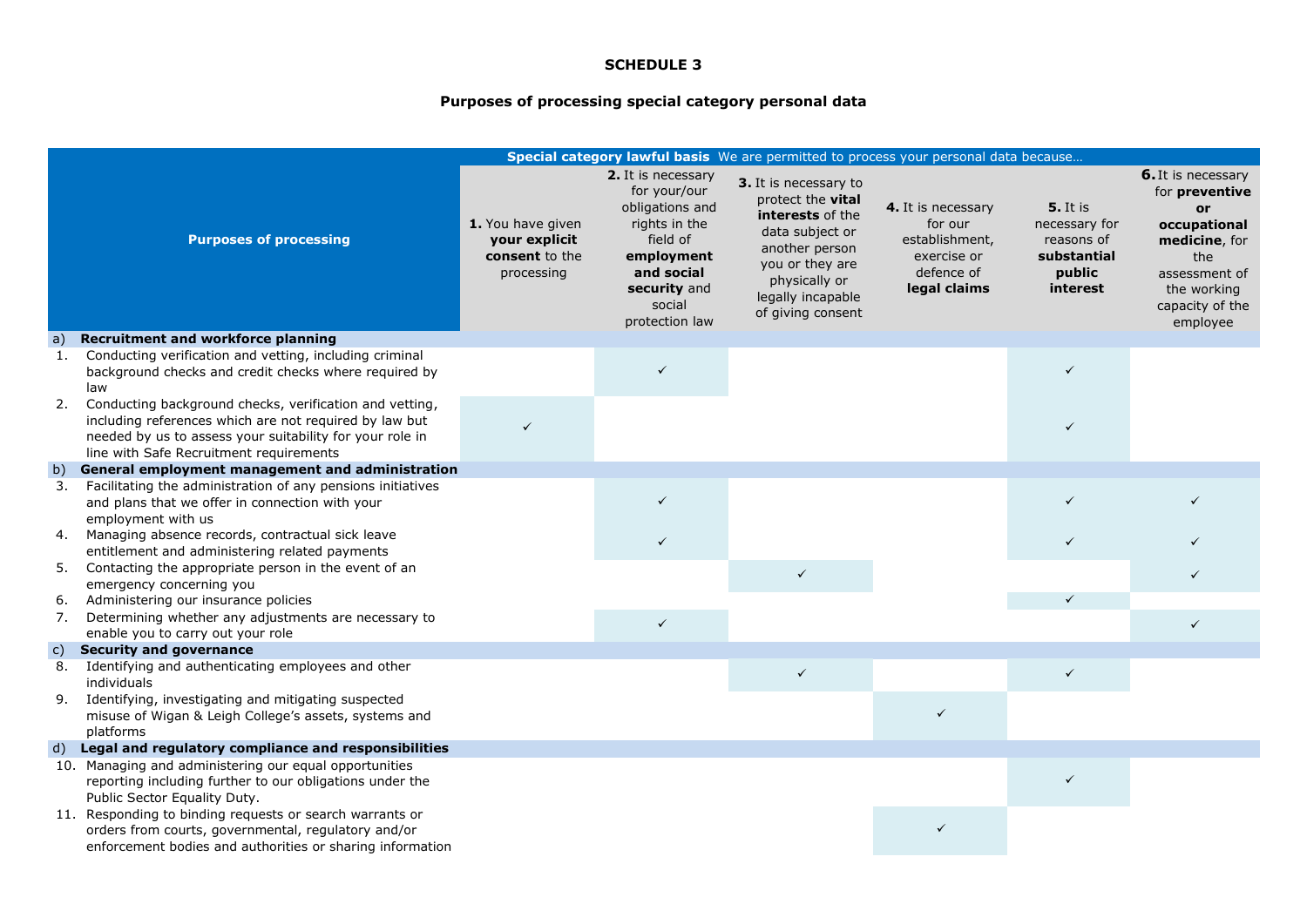|     |                                                                                                                                                                                                            |                                                                    |                                                                                                                                                            | Special category lawful basis We are permitted to process your personal data because                                                                                                     |                                                                                              |                                                                                     |                                                                                                                                                                 |
|-----|------------------------------------------------------------------------------------------------------------------------------------------------------------------------------------------------------------|--------------------------------------------------------------------|------------------------------------------------------------------------------------------------------------------------------------------------------------|------------------------------------------------------------------------------------------------------------------------------------------------------------------------------------------|----------------------------------------------------------------------------------------------|-------------------------------------------------------------------------------------|-----------------------------------------------------------------------------------------------------------------------------------------------------------------|
|     | <b>Purposes of processing</b>                                                                                                                                                                              | 1. You have given<br>your explicit<br>consent to the<br>processing | 2. It is necessary<br>for your/our<br>obligations and<br>rights in the<br>field of<br>employment<br>and social<br>security and<br>social<br>protection law | 3. It is necessary to<br>protect the <b>vital</b><br>interests of the<br>data subject or<br>another person<br>you or they are<br>physically or<br>legally incapable<br>of giving consent | 4. It is necessary<br>for our<br>establishment,<br>exercise or<br>defence of<br>legal claims | <b>5.</b> It is<br>necessary for<br>reasons of<br>substantial<br>public<br>interest | <b>6.</b> It is necessary<br>for preventive<br><b>or</b><br>occupational<br>medicine, for<br>the<br>assessment of<br>the working<br>capacity of the<br>employee |
|     | (on a voluntary basis) with the same<br>12. Complying with disclosure orders arising in civil<br>proceedings                                                                                               |                                                                    |                                                                                                                                                            |                                                                                                                                                                                          | ✓                                                                                            |                                                                                     |                                                                                                                                                                 |
|     | 13. Investigating, evaluating, demonstrating, monitoring,<br>improving and reporting on Wigan & Leigh College's<br>compliance with relevant legal and regulatory<br>requirements                           |                                                                    |                                                                                                                                                            |                                                                                                                                                                                          | ✓                                                                                            |                                                                                     |                                                                                                                                                                 |
|     | 14. Responding to employment and industrial relations<br>matters where permitted by applicable law, including<br>criminal investigations, grievances, arbitrations,<br>negotiations, elections and strikes |                                                                    |                                                                                                                                                            |                                                                                                                                                                                          | ✓                                                                                            |                                                                                     |                                                                                                                                                                 |
| 15. | Making reasonable adjustments as needed to help<br>remove barriers faced by you in your role because of any<br>disability you might have                                                                   |                                                                    |                                                                                                                                                            |                                                                                                                                                                                          |                                                                                              |                                                                                     |                                                                                                                                                                 |
|     | 16. Delivering occupational health advice and services to you<br>in relation to your role with us                                                                                                          |                                                                    |                                                                                                                                                            |                                                                                                                                                                                          |                                                                                              |                                                                                     | $\checkmark$                                                                                                                                                    |
| e)  | Day-to-day business operations                                                                                                                                                                             |                                                                    |                                                                                                                                                            |                                                                                                                                                                                          |                                                                                              |                                                                                     |                                                                                                                                                                 |
| 17. | Supporting our diversity programmes and staff support<br>networks and initiatives                                                                                                                          | $\checkmark$                                                       |                                                                                                                                                            |                                                                                                                                                                                          |                                                                                              |                                                                                     |                                                                                                                                                                 |